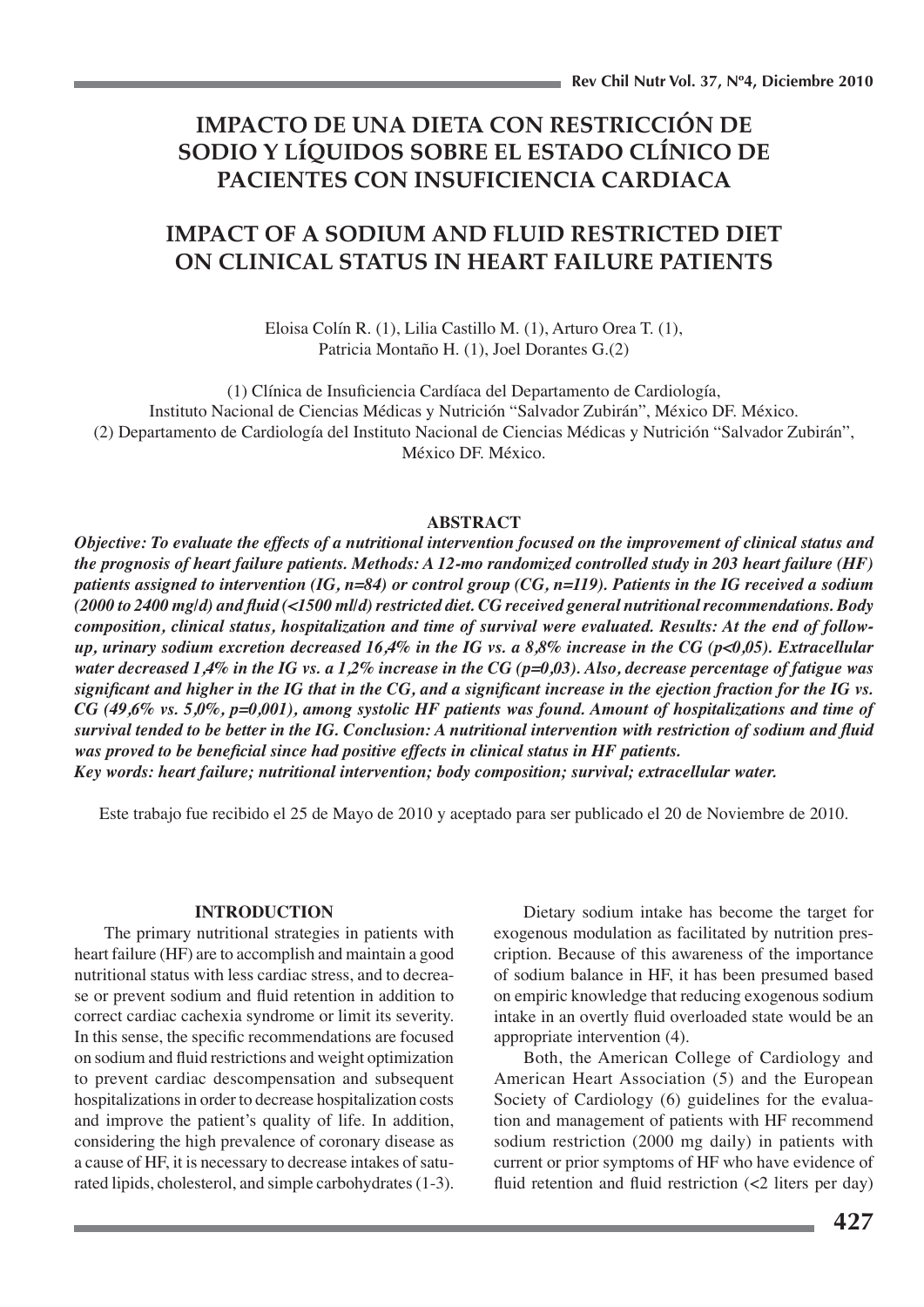may be considered in those with persistent or recurrent fluid retention despite sodium restriction and high-dose diuretics, especially with hyponatremia. However, few randomized, controlled trials have been conducted to evaluate specific recommendations related to these restrictions and its long time clinical effects, showing controversial results (7-9). Indeed, the current level of evidence for these recommendations remains being C, based on expert opinion.

Moreover, the most available studies in HF patients are focused to restrict only sodium and/or fluids, leaving outside macronutrients consumption (7,8,10).

The purpose of the present study was to evaluate the effects of a nutritional intervention focused on the improvement of clinical status and the prognosis of heart failure patients.

# **MATERIALS AND METHODS Patients**

This 12-months randomized controlled trial included 203 male and female patients who attended the Heart Failure Clinic at the "Instituto Nacional de Ciencias Médicas y Nutrición Salvador Zubirán" (INCMNSZ) in Mexico City. Patients were recruited if they were 18 years or older, with confirmed diagnosis of HF (defined as decreased systolic and/or diastolic) function as determined by echocardiogram) (5). Subjects were excluded if they already had a specific dietary regimen, renal failure, uncontrolled dysthyroidism, hepatic failure, unstable ischemic heart disease (unstable angina and/or myocardial infarction), recent myocardial revascularization procedures (arterial coronary angioplasty and/ or surgical revascularization in the previous 3 months), severe arrhythmias, HF secondary to chemotherapy, suspicion of malignancy, or limb amputations.

The present study was approved by the institutional ethics committee of biomedical research in humans of the INCMNSZ, and all patients were informed regarding the purpose of the study and signed informed consent forms.

## **Management protocol**

Subjects were randomized to intervention group (IG, n=84), or control group (CG, n=119). Procedure was blinded to the cardiologist who evaluated the clinical status of patients and to the nutritionist who conducted the anthropometric and body composition evaluations.

In addition to HF conventional pharmacological treatment, an isocaloric salt-restricted diet was prescribed to patients in the intervention group (2000 to 2400) mg/d of sodium) and composed as follow: of total calories, 50-55% of carbohydrates (with a preference for

complex carbohydrates and fiber), 0,8 g of protein per kg body weight per day, 30-35 % of total lipids  $\left($  < 10% saturated, 10% polyunsaturated, 15% monounsaturated, and <300 mg/d of cholesterol). Total fluids were limited to 1,5 L/d, including the water in food. These patients received written and oral instructions from the dietitian and were advised to avoid sodium-rich food, limit the intake of food with moderate amounts of sodium, and eat no more than one-fourth a teaspoon of salt per day. Adherence to diet was evaluated by a 24-hours food recall collected every 2 months, and suggestions and corrections were provided, when necessary.

Patients in the control group received conventional pharmacological treatment for HF as well as common dietary oral advisories by the cardiologist regarding decreased sodium and fluid intakes, as it is recommended by the guidelines  $(5, 6)$  for the evaluation and management of patients with HF.

Anthropometric variables, body composition, dietary intake, metabolic, and clinical evaluations were performed on all patients at baseline and 12 months.

## **Measurements**

Anthropometry and body composition. Weight and height were measured according to the reference manual of anthropometric standardization (11), and all subjects wore little clothing and were barefoot. Body mass index was calculated by dividing total body weight (kilograms) by height squared (square meters). Body composition was evaluated with tetrapolar and multiplefrequencies equipment (BodyStat QuadScan 4000), and extracellular water (ECW) was obtained.

Dietary intake. Dietary intake data were obtained by a 3-day food record. Nutrients obtained from a 3-day average of food records were analyzed with a computerized nutrition database (SCVAN 1,0, 1993, Instituto Nacional de Ciencias Médicas y Nutrición SZ, Mexico City, Mexico), which contains the nutritional values of Mexican food. Missing foods were added by using the Mexican Food and Nutrient Values Tables (12). Sodium intake was evaluated by twenty-four-hour urine samples, assuming that 24-hour urinary sodium excretion is equivalent to approximately 86% of the daily sodium intake, as reported by Korhonen et al. (13).

**Biochemical analysis.** Fasting blood samples were analyzed for plasma concentrations of glucose, albumin, hemoglobin, hematocrit, triglycerides, total cholesterol, high-density lipoprotein cholesterol, and low-density lipoprotein cholesterol. Plasma glucose was enzymatically determined with the glucose oxidase technique, and plasma concentrations of total cholesterol and triglycerides were measured with an automated system (Synchron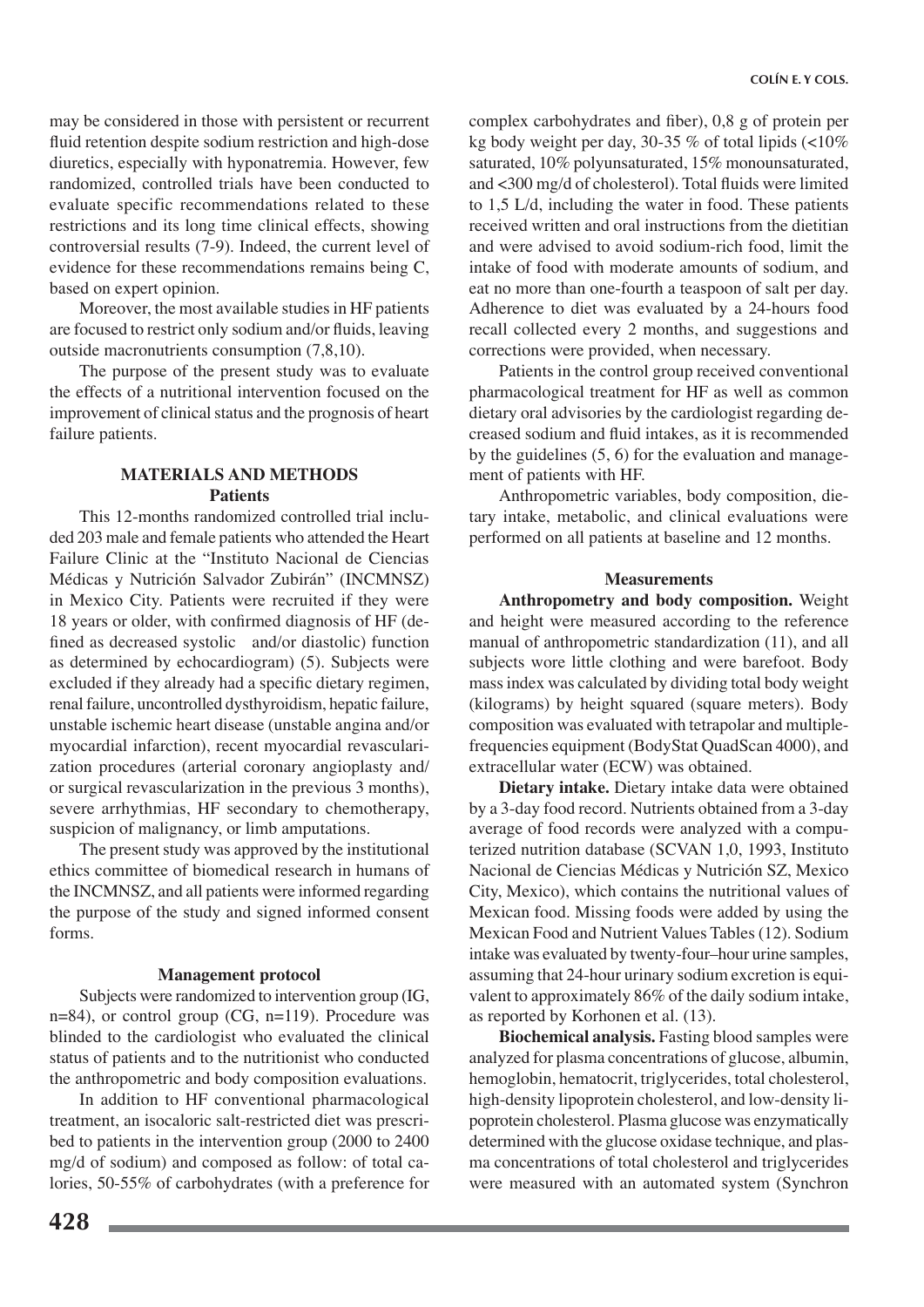CX5, Beckman Instruments). High-density lipoprotein cholesterol was precipitated with phosphotungstic acid and Mg2+, and low-density lipoprotein cholesterol was calculated as follows: total cholesterol - (high-density lipoprotein cholesterol  $+$  triglycerides/5). We defined dyslipidemia as a total cholesterol level above 200 mg/ dL, a low-density lipoprotein cholesterol level above 100 mg/dL, and/or a triglycerides level above 150 mg/dL.

Clinical Data. Symptoms such as fatigue, dyspnea, edema, and functional class according the New York Heart Association (NYHA) (14) were evaluated during the medical interview. Functional capacity was measured in metabolic equivalents (METs, where one MET is 3,5 mL/kg per min of oxygen consumption) with symptom-limited treadmill exercise testing, conducted according to modified Bruce protocol (15). Also, all patients underwent a transthoracic echocardiogram to determine ventricular function.

### **Endpoints**

Primary endpoints (prognosis). Cardiovascular hospitalizations (HF decompensate, cardiac arrhythmias, acute pulmonary embolism, acute pulmonary edema, and acute coronary syndromes) and 12 months survival, were primary endpoints.

**Secondary Endpoints.** Decrease of symptoms (edema, dyspnea or fatigue) expressed as percentage of decrease at the end of the study respect to the baseline, and increase in physical effort achieved, were considered secondary endpoints.

#### **Statistic analysis**

All analyses were performed with commercially available software (SPSS 15,0 for Windows, SPSS, Inc., Chicago, IL, USA). Continuous variables are expressed as mean + standard deviation, and categorical variables are presented as relative frequencies. For the baseline comparison between the groups on continues variables independent-samples t was used and for categorical variables  $X^2$ .

Changes observed at 12 months of follow-up on continuous variables were presented as percentages of change respect to the baseline. Percentages of change were compared between groups by Mann-Whitney U test. Changes on categorical variables into each group were evaluated by Mac-Nemar test. Kaplan-Meier survival analysis with Log rank significance test was also performed.

For the analysis of the study variables, excepting survival, patients that were lost to follow-up, for whom final measurements were not available, and those who failed in adherence to diet were not included. For the

survival analysis, only non-adherence patients were eliminated.

## **RESULTS**

Of the 203 patients included in the present study (IG=84 y CG=119), ten were lost to follow-up, four died, and eight were eliminated from the intervention group due to non-adherence to the diet. In the control group, thirteen were lost to follow-up and 12 died (figure 1).

#### **Baseline**

Baseline characteristics by group are listed in table 1. Fatigue was more frequent in the IG and functional capacity achieved was worse for this same group. At the beginning of the study all patients were taking two or more of the following drugs administrated at high-dose according to patient tolerance: beta-blockers, angiotensin-converting enzyme inhibitors and/or angiotensin II receptor blockers, diuretics, digitalis, oral nitrates and aldosterone receptor antagonists.

For the evaluation of cardiac function patients were divided into systolic and diastolic heart failure groups. Among systolic heart failure patients it was observed a lower mean ejection fraction for the IG. There were not significant differences between groups in diastolic heart failure subjects (table 2).

Mean nutrient intake at baseline was similar between groups (data not shown).

#### **Follow-up**

At the end of the study, there were no significant differences in the anthropometric variables (weight and BMI) between the two groups, unlike body composition parameters, where the percentage change of extracellular water decreased in the intervention group and increased in the controls  $(-1,4\pm 5,0 \text{ vs. } 1,2\pm 4,4\%; \text{ p=0,03}).$  Regarding biochemical parameters, hematocrit showed a significant increase in the IG in comparison with a decrease in the CG  $(2,0+7,3 \text{ vs. } -3,3+8,4\%; \text{ p=0,04})$  (table 3).

Mean changes in dietary intake between groups are shown in table 4. Calories consumption increased in both groups without significant differences between them, and total lipids intake diminished in the intervention group as much as in the control. However, dietary cholesterol consumption showed a significant difference between groups, with an important decrease in the intervention subjects in comparison with an increase in the controls. In addition, saturated fatty acids and fluids intakes decrease in the IG more than in the CG. Also, calcium consumption adjusted by caloric intake significantly decreased among intervention subjects in comparison with an increase in the controls.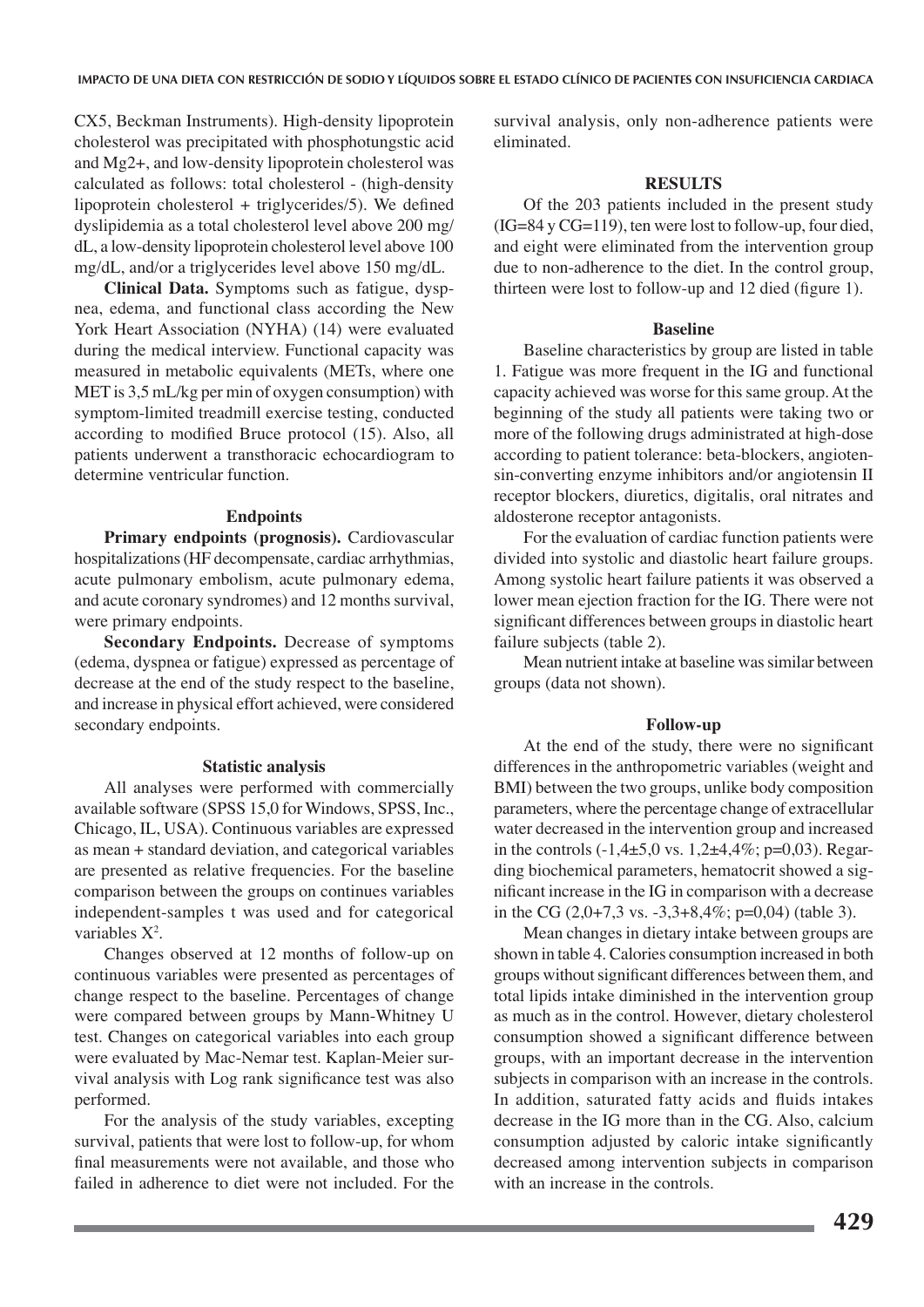Mean sodium intake showed an increase in both groups at the end of the study, however, these data did not account for the salt used in cooking, which represents a major component of salt intake in this population. For that reason, urinary sodium excretion was determined and a significant difference between groups for the change percentage was observed  $(-16,4\pm 13,7)$  vs.  $8,8\pm 46,5\%$ , p<0,05, for IG and CG, respectively). The mean urinary sodium excretion at the end of the study corresponded to  $1360\pm398$  mg/dL in the IG and  $2357\pm1202$  mg/dL in the CG.

At the end of the study, decrease percentage of

fatigue was significant and higher in the intervention  $(52,9\%, p=0,02)$  that in the control group  $(46,4\%, p=NS)$ . Presence of edema decreased 68% in the IG and 40% in the CG; these differences were not statistically significant. Dyspnea did not show significant differences for any group.

In the IG, decrease in fatigue was concordant with the observed one in the METs of activity achieved. Mean change percentage for METs registered showed a trend to increase in the IG vs. CG  $(39,6+60,0 \text{ vs. } -7,9+34,7\%;$ p=0,08). NYHA functional class improved significantly in both groups at the end of the study.

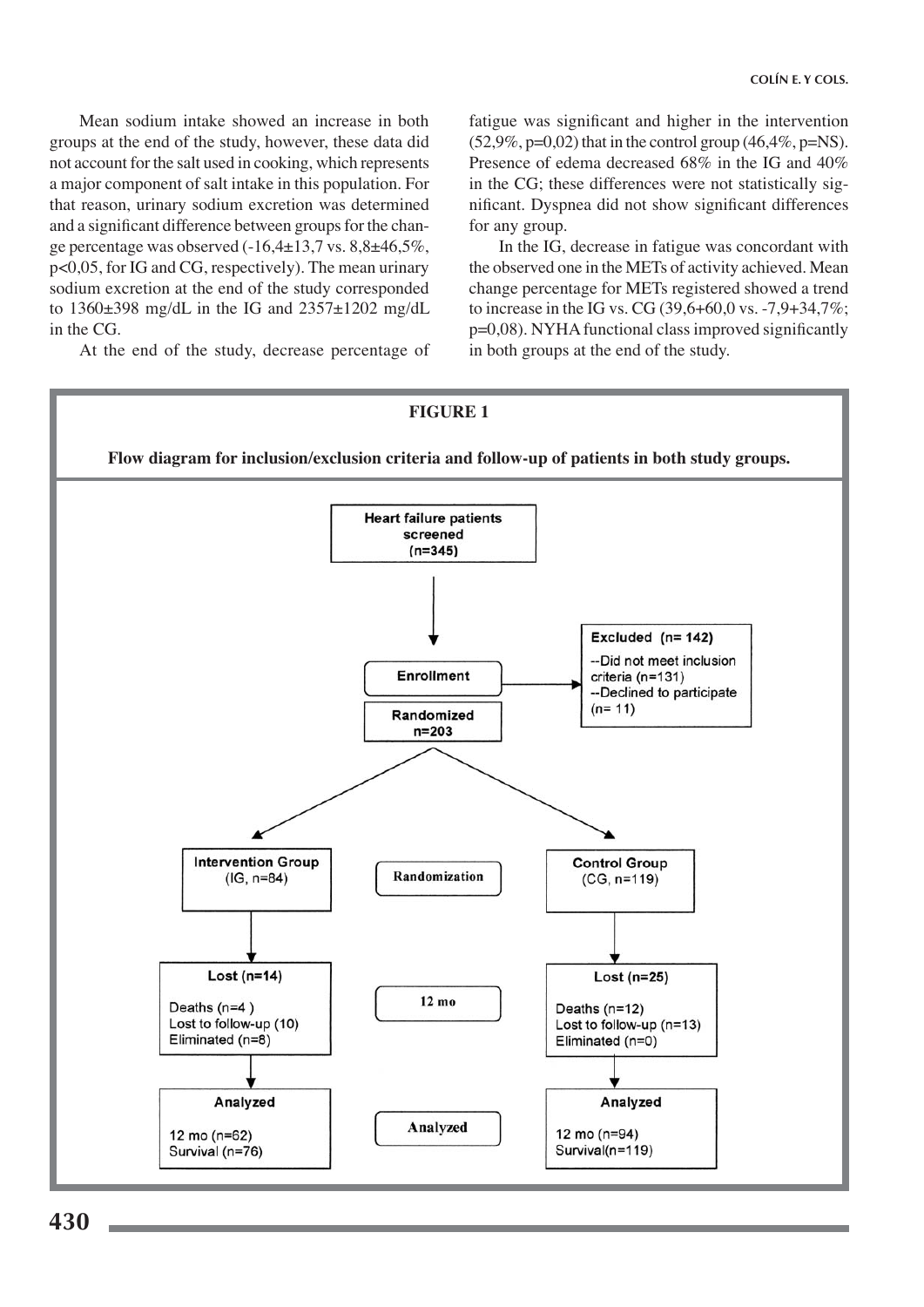IMPACTO DE UNA DIETA CON RESTRICCIÓN DE SODIO Y LÍQUIDOS SOBRE EL ESTADO CLÍNICO DE PACIENTES CON INSUFICIENCIA CARDIACA

# **TABLE 1**

| Baseline characteristics of patients by study group |                                 |                             |           |  |  |  |
|-----------------------------------------------------|---------------------------------|-----------------------------|-----------|--|--|--|
|                                                     | <b>Intervention</b><br>$n = 76$ | <b>Control</b><br>$n = 119$ | P value*  |  |  |  |
| Men $(\%)$                                          | 54,4                            | 57,1                        | <b>NS</b> |  |  |  |
| Age $(y)$                                           | $64,5+8,4$                      | $62,4+9,6$                  | <b>NS</b> |  |  |  |
| Hypertension $(\% )$                                | 64,6                            | 66,7                        | <b>NS</b> |  |  |  |
| Diabetes $(\% )$                                    | 48,1                            | 42,6                        | <b>NS</b> |  |  |  |
| Dyslipidemia (%)                                    | 83,6                            | 83,0                        | <b>NS</b> |  |  |  |
| Systolic heart failure (%)                          | 58,2                            | 58,0                        | <b>NS</b> |  |  |  |
| Ischemic cardiomyopathy $(\%)$                      | 50,0                            | 50,4                        | <b>NS</b> |  |  |  |
| Anthropometric and body composition                 |                                 |                             |           |  |  |  |
| Weight (kg)                                         | $72,4 + 25,4$                   | $72,6 + 21,7$               | <b>NS</b> |  |  |  |
| Height (cm)                                         | $157,2+9,8$                     | $157,4 + 10,4$              | <b>NS</b> |  |  |  |
| Body Mass Index (kg/m2)                             | $28,1 + 6,1$                    | $28.7 + 6.8$                | <b>NS</b> |  |  |  |
| Extracellular water $(\%)$                          | $23,3 + 2,9$                    | $22,9+3,1$                  | <b>NS</b> |  |  |  |
| <b>Metabolic</b>                                    |                                 |                             |           |  |  |  |
| Albumin $(g/dL)$                                    | $3,6 + 0,5$                     | $3,8 + 0,5$                 | <b>NS</b> |  |  |  |
| Hemoglobin (mg/dL)                                  | $14,5 + 1,8$                    | $14,6 + 2,2$                | <b>NS</b> |  |  |  |
| Hematocrit (%)                                      | $42,9+5,5$                      | $43,7+6,6$                  | <b>NS</b> |  |  |  |
| Total Cholesterol (mg/dL)                           | $171,4 + 49,5$                  | $181,9 + 45,9$              | <b>NS</b> |  |  |  |
| LDL cholesterol (mg/dL)                             | $101,7+39,8$                    | $110,1 + 32,1$              | <b>NS</b> |  |  |  |
| HDL cholesterol (mg/dL)                             | $38,1 + 11,8$                   | $40,1 + 11,6$               | <b>NS</b> |  |  |  |
| Triglycerides (mg/dL)                               | $170,5 + 89,5$                  | $171,7+99,4$                | <b>NS</b> |  |  |  |
| Serum sodium (mmol/dL)                              | $136.9 + 3.2$                   | $137,2+3,2$                 | <b>NS</b> |  |  |  |
| Glucose (mg/dL)                                     | $120,3 + 41,5$                  | $126,8+53,4$                | <b>NS</b> |  |  |  |
| Urinary sodium (mg/dL)                              | $2084 + 774$                    | $2114 + 836$                | <b>NS</b> |  |  |  |
| <b>Symptoms</b>                                     |                                 |                             |           |  |  |  |
| Edema $(\% )$                                       | 44,7                            | 37,8                        | <b>NS</b> |  |  |  |
| Dyspnea $(\% )$                                     | 47,5                            | 33,3                        | <b>NS</b> |  |  |  |
| Fatigue (%)                                         | 59,7                            | 42,7                        | 0,02      |  |  |  |
| NYHA functional class $(\%)$<br>- 1                 | 44,9                            | 58,3                        |           |  |  |  |
| $\mathbf{I}$                                        | 39,7                            | 28,7                        | <b>NS</b> |  |  |  |
| III                                                 | 15,4                            | 13,0                        |           |  |  |  |
| Functional capacity (mets)                          | $4,1 + 1,8$                     | $5,5 + 2,2$                 | 0,02      |  |  |  |
| <b>Drugs</b>                                        |                                 |                             |           |  |  |  |
| Beta-blockers (%)                                   | 78,5                            | 80,7                        | <b>NS</b> |  |  |  |
| ACEI or ARB (%)                                     | 95,6                            | 93,0                        | <b>NS</b> |  |  |  |
| Loop diuretics $(\%)$                               | 15,6                            | 15,1                        | <b>NS</b> |  |  |  |
| Loop diuretics doses (mg/d)                         | $44,1 \pm 10,6$                 | $41,7 \pm 15,13$            | <b>NS</b> |  |  |  |

ACEI, Angiotensin-converting enzyme inhibitors; ARB, angiotensin II receptor blockers; NYHA, New York Heart Association; NS, not significant.

\*By X<sup>2</sup> for categorical variables and independent-samples t test for continues variables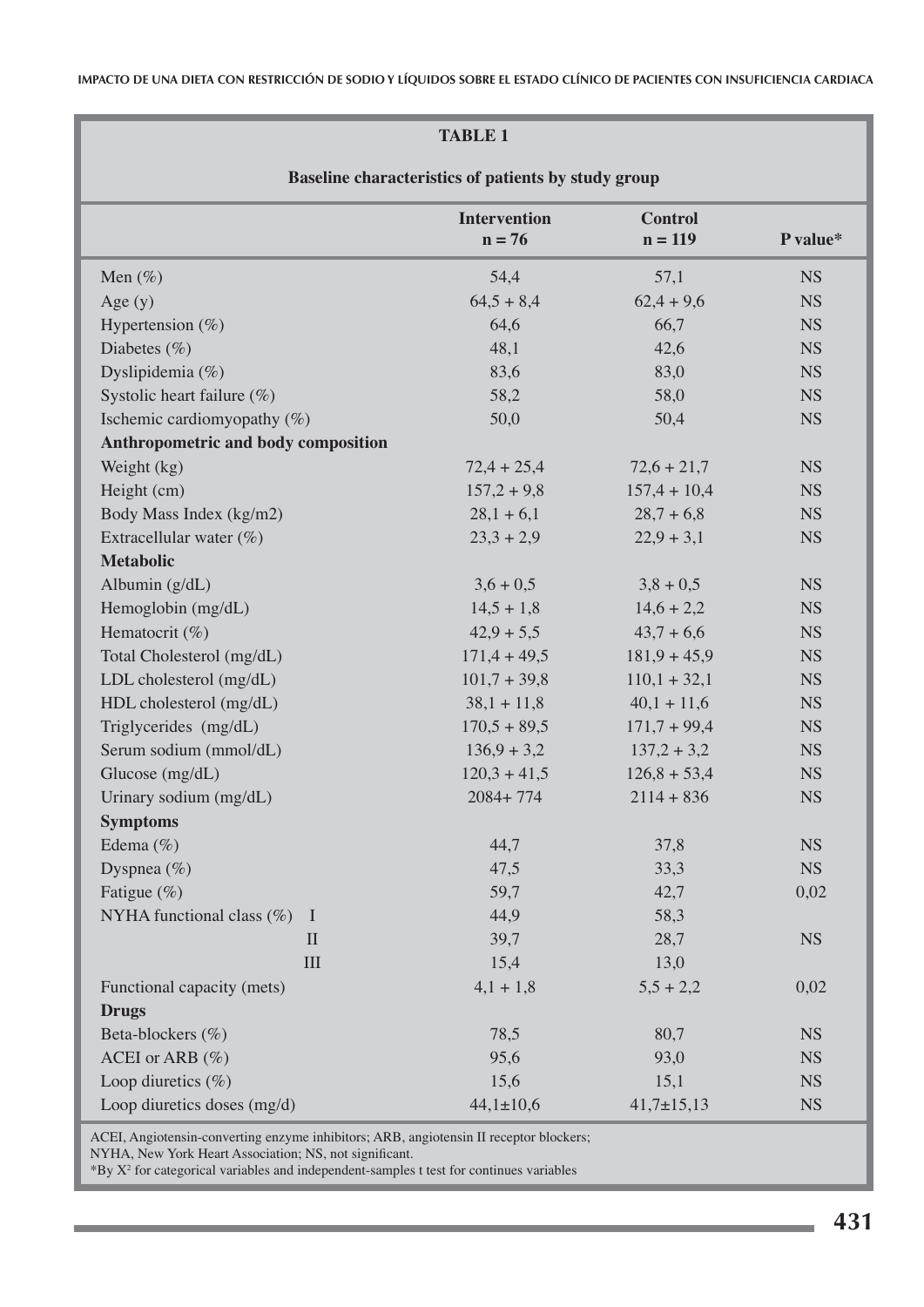The impact of the diet on cardiac function was evaluated by heart failure group. In this sense, the improvement on dietary profile (specifically the decrease in sodium and fluids intakes) had an impact on cardiac function reflected as a statistically significant increase in the ejection fraction for the IG vs. CG, among systolic HF subjects (percentages of change, 49,6+53,5 vs.  $5,0+19,8\%$ ; p=0,001). The other cardiac parameters did not show significant differences. Among diastolic HF subjects, there were no significant differences between study groups.

It is important to emphasize that HF medication was similar between groups during the follow-up (data not shown).

### **Prognosis results**

Proportion of patients with at least one cardiovascular hospitalization during follow-up was lower in the IG vs. CG  $(11, 1 \text{ vs. } 15, 7\%; \text{p=0,3})$ ; however, this difference was not statistically significant. In addition, survival showed a trend to be better among intervention patients, since one-year cumulative probability of survival among subjects with intervention was  $93,7\%$  vs.  $88,1\%$  in the CG (figure 2). Of the four deaths registered in the CG and of the 12 in the CG,  $2(50\%)$  and 8 (66.7%) were cardiovascular deaths, respectively.

## **DISCUSSION**

The present study showed the favorable influence of a nutritional intervention with restriction of sodium  $\left($  <2400 mg/d) and liquid (<1500 ml/d) as part of nonpharmacological treatment in stable systolic and diastolic heart failure patient (NYHAI-III), with improvement in clinical status (decrease of fatigue and better functional capacity) and cardiac function (improved ejection fraction). Indeed, prognosis was better for patients receiving this nutritional intervention, although differences were not statistically significant. The lack of significance could be explained, in part, because of the few events (deaths) observed in both groups and its repercussion on statistical power.

At the end of the study, IG had a higher decrease in liquid intake. Also, urinary sodium excretion, that evaluates indirectly the dietary sodium consumption, showed a significant decrease in the IG vs. CG, obtaining a final mean sodium excretion of 1360 mg/dL for IG and 2357 mg/dL for CG; this suggest a sodium intake of 1581 mg/d and 2740 mg/d, for each group respectively, considering that excretion represents approximately 86% of ingestion.

The sodium and fluid intake can greatly assist in the maintenance of volume balance in HF patients (16). This was confirmed in the present study through the decrease in urinary sodium and ECW and an increase in hematocrit, even without significant decrease in weight. Beich et al. (4) suggest that to optimize sodium consumption earlier in the course of the HF syndrome could prevent the cardio-renal syndrome, perhaps by limiting diuretic use which may avert the occurrence of this syndrome. Also, it is important to emphasize that findings in this study suggest that a routine body composition evaluation by the bioelectrical impedance method could be particularly useful to detect fluid overload in the early stages of fluid retention, before apparent edema

| <b>TABLE 2</b>                                                              |                                           |                |           |                                             |                |           |  |
|-----------------------------------------------------------------------------|-------------------------------------------|----------------|-----------|---------------------------------------------|----------------|-----------|--|
| Echocardiographic characteristics by type of heart failure and study groups |                                           |                |           |                                             |                |           |  |
|                                                                             | <b>Systolic Heart Failure</b><br>$n = 76$ |                |           | <b>Diastolic Heart Failure</b><br>$n = 119$ |                |           |  |
|                                                                             | <b>Intervention</b>                       | <b>Control</b> | P value*  | <b>Intervention</b>                         | <b>Control</b> | P value*  |  |
| LVEF $(\% )$                                                                | $29.7 + 9.9$                              | $35,2 + 12,7$  | 0,02      | $57,6 + 14,5$                               | $56,1 + 9,4$   | <b>NS</b> |  |
| $LVEDD$ (mm)                                                                | $52,7+9,4$                                | $54,1 + 9,7$   | <b>NS</b> | $46,3 + 8,9$                                | $47,4 + 7,6$   | <b>NS</b> |  |
| $LVESD$ (mm)                                                                | $43,1 + 10,6$                             | $42,2 + 10,6$  | <b>NS</b> | $29.7 + 11.3$                               | $30,4 + 7,0$   | <b>NS</b> |  |
| $LAD$ (mm)                                                                  | $43.7 + 7.6$                              | $44,4+9,0$     | <b>NS</b> | $46,5+6,1$                                  | $43.5 + 7.1$   | <b>NS</b> |  |
| $AoD$ (mm)                                                                  | $31,1 + 4,6$                              | $31.0 + 5.3$   | <b>NS</b> | $31.6 + 4.7$                                | $31.9 + 5.1$   | <b>NS</b> |  |

LVEF, left ventricular ejection fraction: LVEDD, left ventricular end-diastolic diameter:

LVESD, left ventricular end-systolic diameter; LAD, left atrium diameter; AoD, aortic diameter; NS, not significant.

\*By independent-samples t test.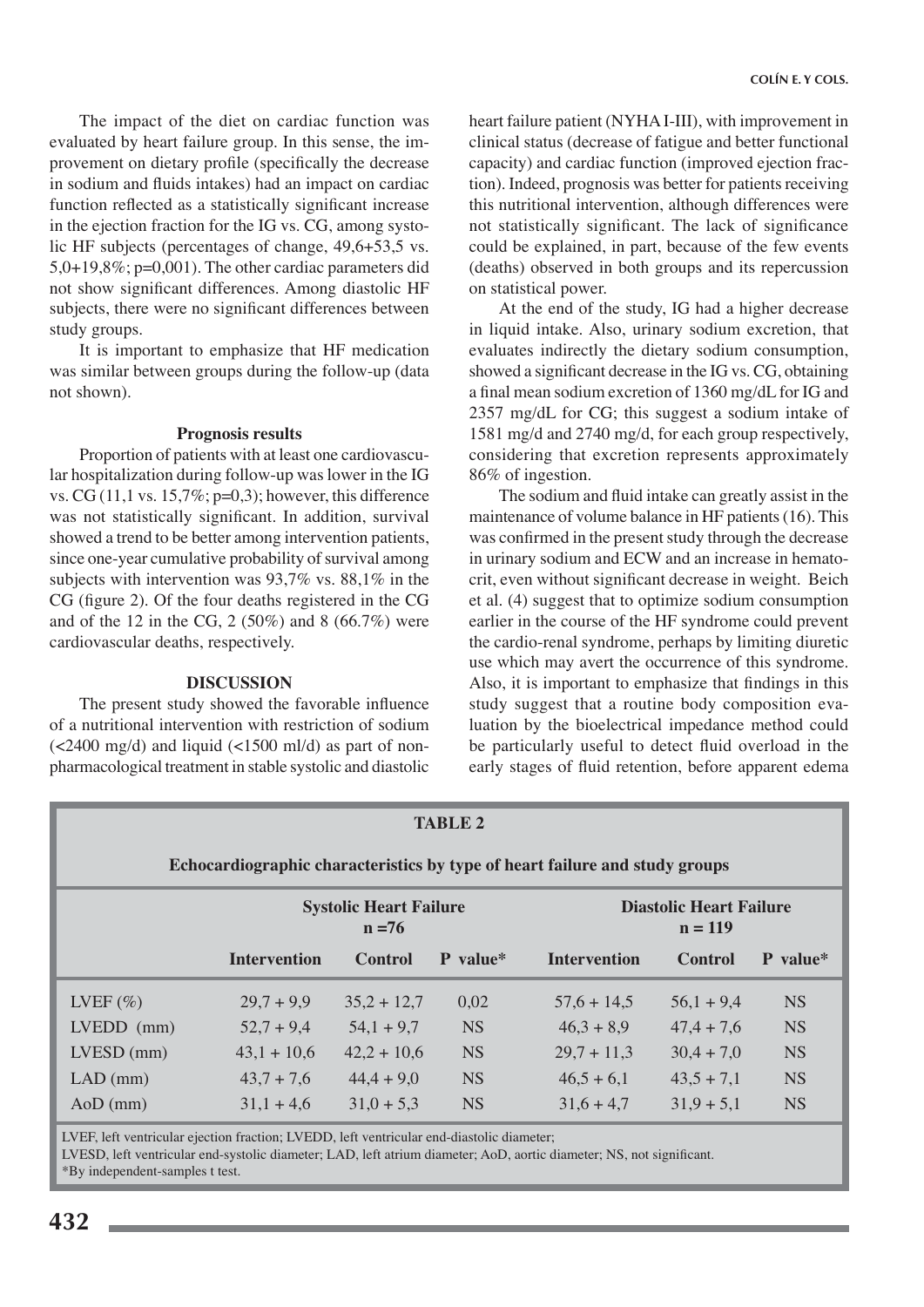appears, and to allow the clinician to modify diuretics prescription, thereby avoiding functional deterioration, progression of structural abnormalities, and worsening the quality of life.

Likewise, in these study patients that received nutritional intervention additional to the significant decrease in ECW at the end of the follow-up, they also had a decrease in fatigue, corroborated by an increase in functional capacity (METs). These findings can be explained by Chomsky et al. study (17) which suggests that heart failure patients with volume overloud, even without clinical evidence (edema), frequently have higher intracardiac diastolic pressures, and that after removal of this subclinical fluid excess, exercise tolerance improves.

Although the positive results of the present study, other studies suggest that is possible that a strict low-

| <b>TABLE 3</b>                                                                                                            |                               |                               |                               |                                |                               |                          |                      |
|---------------------------------------------------------------------------------------------------------------------------|-------------------------------|-------------------------------|-------------------------------|--------------------------------|-------------------------------|--------------------------|----------------------|
| Mean anthropometric, body composition, and biochemical variables<br>and magnitude of change from baseline to end of study |                               |                               |                               |                                |                               |                          |                      |
|                                                                                                                           | <b>Baseline</b>               |                               |                               | <b>End</b>                     | $%$ change                    |                          | P for<br>$%$ change* |
|                                                                                                                           | <b>Intervention</b><br>$n=62$ | <b>Control</b><br>$n=94$      | <b>Intervention</b><br>$n=62$ | <b>Control</b><br>$n=94$       | <b>Intervention</b><br>$n=62$ | <b>Control</b><br>$n=94$ |                      |
| Weight<br>(kg)                                                                                                            | $70,1 + 13,9$                 | $71,9+18,8$                   | $69,7 + 16,2$                 | $72,8 + 20,1$                  | $2,8 + 10,5$                  | $0,4+6,4$                | <b>NS</b>            |
| <b>Body Mass Index</b><br>$\frac{\text{kg}}{\text{m}^2}$                                                                  | $28,2+3,6$                    | $28,7+6,8$                    | $27,9+3,8$                    | $28,7+6,7$                     | $0,5 + 8,8$                   | $0,7+6,1$                | <b>NS</b>            |
| Extracellular water<br>$(\%)$                                                                                             | $23,2 + 2,1$                  | $22,7 + 2,7$                  | $22,6 + 1,8$                  | $22,8 + 2,4$                   | $-1,4+5,0$                    | $1,2+4,5$                | 0,03                 |
| Albumin<br>(g/dl)                                                                                                         | $4,0+0,4$                     | $3,9 + 0,4$                   | $3,8 + 0,2$                   | $3,7 + 0,3$                    | $3,2 + 12,1$                  | $-0.8 + 8.5$             | <b>NS</b>            |
| Hemoglobin<br>(mg/dl)                                                                                                     | $14,3 + 1,3$                  | $14,6 + 1,7$                  | $14,5 + 1,5$                  | $14,5 + 2,0$                   | $3,4 + 7,6$                   | $-1,2+8,6$               | <b>NS</b>            |
| Hematocrit<br>$(\%)$                                                                                                      | $42,0+3,7$                    | $43,9+5,0$                    | $42,5 + 3,9$                  | $42,9+6,4$                     | $2,0 + 7,3$                   | $-3,3 + 8,4$             | 0,04                 |
| Total cholesterol<br>(mg/dL)                                                                                              | $178,8 + 45,4$                | $185,0+46,7$                  | $175,5 + 46,5$                | $178,9 + 41,5$                 | $-0.7 + 19.6$                 | $-4,2+22,8$              | <b>NS</b>            |
| LDL cholesterol<br>(mg/dL)                                                                                                | $102,4+38,7$                  | $117,3 + 32,5$                | $106.9 + 38.8$                | $110,2 + 39,3$                 | $-6,3 + 12,1$                 | $-5,6 + 31,6$            | <b>NS</b>            |
| HDL cholesterol<br>(mg/dL)                                                                                                | $39.9 + 11.0$                 | $40,2 + 10,9$                 | $38,1 + 8,5$                  | $35,4 + 8,0$                   | $-2,6 + 19,4$                 | $-6,5 + 17,6$            | <b>NS</b>            |
| Triglycerides<br>(mg/dL)                                                                                                  |                               | $195,8 + 99,5$ $172,9 + 98,7$ |                               | $173,9 + 94,8$ $190,3 + 107,8$ | $6,4+36,5$                    | $13,7 + 53,2$            | <b>NS</b>            |
| Serum sodium<br>(mmol/dL)                                                                                                 | $135,6+3,9$                   | $137,4 + 3,3$                 | $136,0 + 2,9$                 | $137,8 + 2,5$                  | $0,8 + 2,3$                   | $0,7+2,9$                | <b>NS</b>            |
| Glucose<br>(mg/dL)                                                                                                        | $125,9 + 36,8$                | $124,4+45,6$                  | $149,4 + 76,2$                | $109,5 + 24,2$                 | $9,7 + 31,3$                  | $-0,1 + 13,7$            | <b>NS</b>            |
| NS, not significant.<br>*By Mann-Withney U test.                                                                          |                               |                               |                               |                                |                               |                          |                      |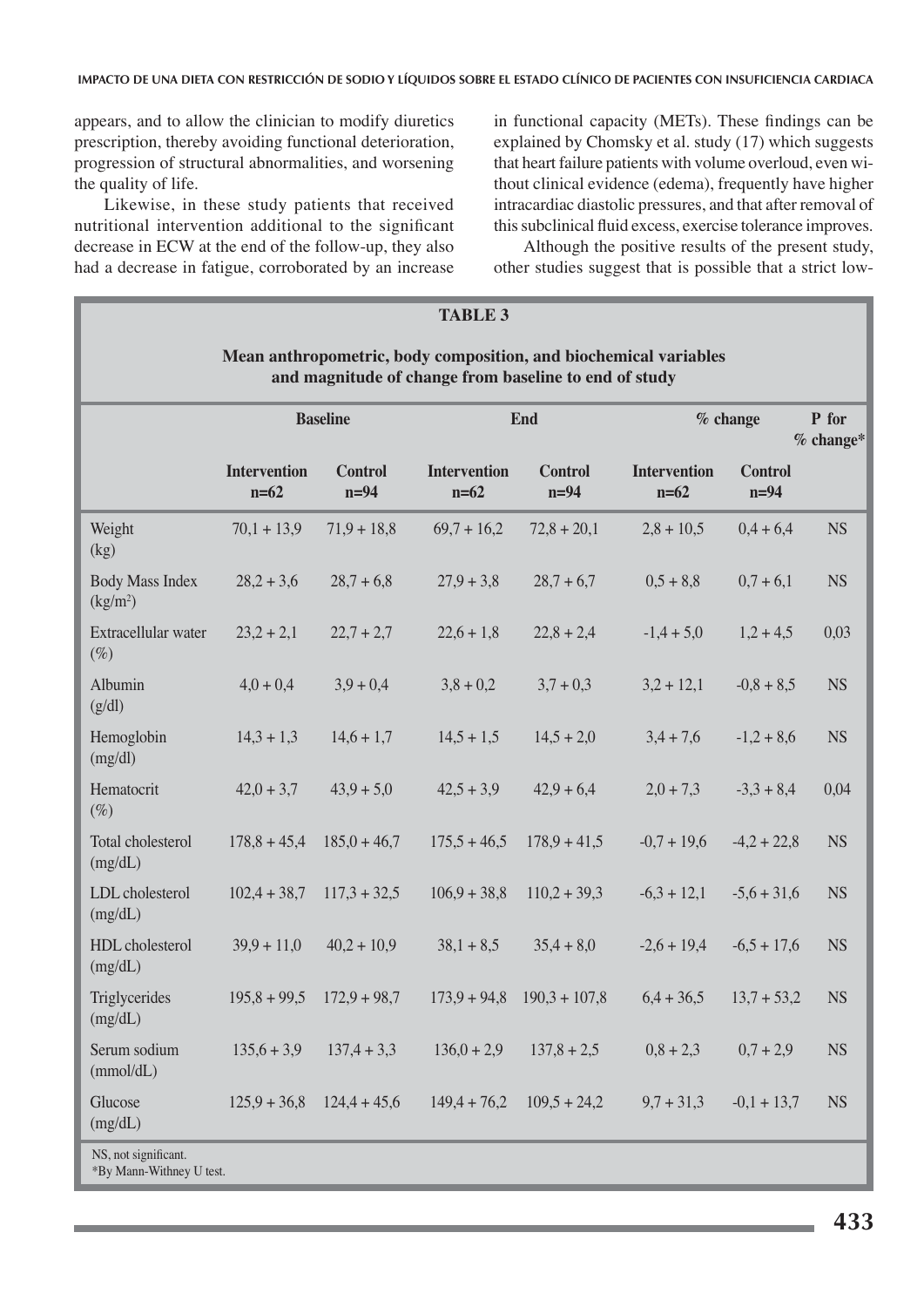sodium diet is not warranted in euvolemic compensated HF patients who are on appropriate evidence-based therapy  $(4)$ . In one of these studies, Alvelos et al.  $(7)$ attempted to determine whether sodium restriction was therapeutic in patients assessed to have mild-to moderate compensated systolic HF. For this purpose, 24 patients with mild-to-moderate chronic HF were studied, 12 consumed 100 mmol (2300 mg) sodium daily and 12 continued their usual-salt diet (controls) where sodium intake was not restricted or quantified, during a 15-day

| <b>TABLE 4</b>                                                              |                               |                                     |                               |                                 |                               |                          |           |
|-----------------------------------------------------------------------------|-------------------------------|-------------------------------------|-------------------------------|---------------------------------|-------------------------------|--------------------------|-----------|
| Mean nutrient intake and magnitude of change from baseline to end of study. |                               |                                     |                               |                                 |                               |                          |           |
|                                                                             | <b>Baseline</b>               |                                     |                               | End                             |                               | % change<br>$%$ change*  |           |
|                                                                             | <b>Intervention</b><br>$n=62$ | <b>Control</b><br>$n=94$            | <b>Intervention</b><br>$n=62$ | <b>Control</b><br>$n=94$        | <b>Intervention</b><br>$n=62$ | <b>Control</b><br>$n=94$ |           |
| Fiber $(g)$                                                                 | $8,4+5,0$                     | $8,9+5,1$                           | $10,8+6,9$                    | $12,3 + 7,7$                    | $76,6 + 130,5$                | $41,1 + 106,4$           | <b>NS</b> |
| Energy (kcal)                                                               | $1882 + 606$                  | $1660 + 477$                        | $1636 + 699$                  | $2119 + 954$                    | $3,0 + 59,1$                  | $9,0 + 29,3$             | <b>NS</b> |
| Energy from:                                                                |                               |                                     |                               |                                 |                               |                          |           |
| Carbohydrate (%)                                                            | $53,9+12$                     | $53,4+6,6$                          | $54,4 + 7,3$                  | $54,9+8,2$                      | $0,1 + 18,0$                  | $6,1 + 18,4$             | <b>NS</b> |
| Protein $(\% )$                                                             | $15,3 + 2,6$                  | $14,9 + 2,5$                        | $16,6 + 2,8$                  | $15,1 + 3,1$                    | $0,5 + 19,8$                  | $3,1 + 29,8$             | <b>NS</b> |
| Total fat $(\%)$                                                            | $31,6 + 10,0$                 | $32,9+6,6$                          | $30,8 + 7,2$                  | $31,8 + 9,6$                    | $-1,4 + 24,6$                 | $-1,4 + 34,1$            | <b>NS</b> |
| Saturate<br>fatty acids (%)                                                 | $8,7+4,8$                     | $7,6 + 2,7$                         | $7,3 + 3,3$                   | $7,4 + 2,9$                     | $-16,1 + 19,8$                | $-2,8 + 32,9$            | 0,04      |
| Monounsaturated<br>fatty acids $(\%)$                                       | $9,2 + 3,3$                   | $9,2 + 2,9$                         | $8,5+3,9$                     | $8,9+3,5$                       | $9,3 + 54,5$                  | $-11,7 + 37,3$           | <b>NS</b> |
| Polyunsaturated<br>fatty acids $(\%)$                                       | $5,3 + 1,6$                   | $5,7 + 2,0$                         | $5,8 + 2,9$                   | $6,9+3,2$                       | $60,5 + 96,8$                 | $10,3 + 58,3$            | <b>NS</b> |
| Cholesterol (mg)                                                            |                               | $215,9 + 128,9$ $217,9 + 184,4$     |                               | $142,8 + 101,7$ $188,8 + 128,1$ | $-31,2+57,5$                  | $7,5 + 73,4$             | 0,03      |
| Calcium<br>$(mg/1000 \text{ kcal})$                                         |                               | $572,2 + 285,6$ $474,9 + 135,1$     |                               | $572,0 + 302,1$ 480,7 + 315,0   | $-27,8+44,8$                  | $10,5 + 52,3$            | 0,03      |
| Iron<br>$(mg/1000 \text{ kcal})$                                            | $6.9 + 1.9$                   | $6,7+1,7$                           | $6,5 + 2,5$                   | $8,1 + 5,3$                     | $-18,8 + 40,6$                | $8,9 + 45,7$             | <b>NS</b> |
| Magnesium<br>$(mg/1000 \text{ kcal})$                                       | $90,0 + 45,0$                 | $89,4 + 39,1$                       | $114,5+53,7$                  | $110,2 + 111,9$                 | $56,1 + 88,9$                 | $31,1 + 72,4$            | <b>NS</b> |
| Sodium<br>$(mg/1000 \text{ kcal})\dagger$                                   |                               | $496,8 + 396,2 \quad 366,1 + 233,6$ |                               | $543,5 + 519,1$ $450,7 + 581,3$ | $22,7+95,0$                   | $22,2 + 92,9$            | <b>NS</b> |
| Potassium<br>$(mg/1000 \text{ kcal})$                                       | $1066,3 + 491,3867,8 + 299,7$ |                                     | $1306 + 554$                  | $1155 + 1002$                   | $57,9 + 86,5$                 | $23,1 + 47,1$            | <b>NS</b> |
| Fluids‡                                                                     |                               | $1895,1 + 847,21595,9 + 559,0$      | $1525 + 511$                  | $1461 + 468$                    | $-20,3 + 29,6$                | $-8,6+35,5$              | 0,02      |
| † Excluding salt used in cooking.<br>‡ Including water contained in foods.  |                               |                                     |                               |                                 |                               |                          |           |

 $\blacksquare$  NS, not significant.

 $\blacksquare$  \* By Mann-Withney U test.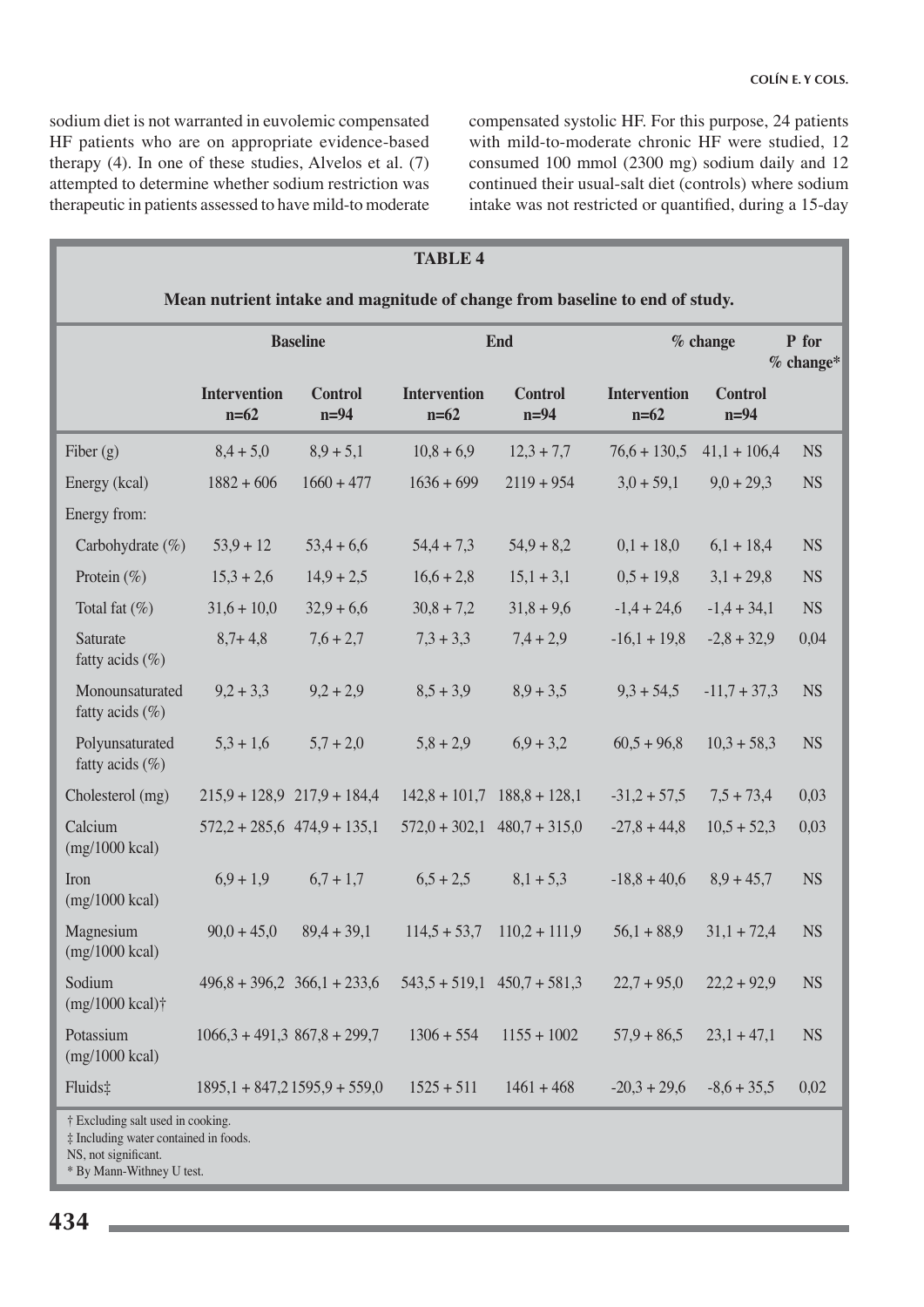period. The findings were that the lower-sodium-intake group had lower blood pressure and urinary sodium excretion, and more weight loss (fluid loss) than the normal sodium group. They also had lower B-type natriuretic peptide (BNP), an indirect marker of heart function, which increases with higher left ventricular volume and pressure. However, volume depletion induced by the low-sodium diet led to an activation of the sympathetic nervous and renin-angiotensin-aldosterone systems. Dopamine synthesis was increased probably as a counter-regulatory mechanism. The activation of these vasoconstrictors, antinatriuretic, and antidiuretic systems may had induced a reduction in renal blood flow leading to an increase in renal sodium and water reabsorption and overall worsening of the neurohumoral steady state. It is important to mention that all of these euvolemic patients were taking furosemide (mean dose  $86,7\pm11,9$  mg/d).

On the other side, Paterna et al. (8) compared hospital readmission rates for HF patients based on consumption of a normal-sodium diet (120 mmol or

2760 mg daily) or a "low-sodium" diet (80 mmol or 1840 mg daily). The study consisted of 232 compensated HF patients divided into 2 groups based on prescribed diet, all taking high-dose oral furosemide (250-500 mg, twice a day) and restricting fluid to 1000 ml per day. The normal-sodium group had a lower incidence of hospital readmissions and mortality compared with the low-sodium group. Serum aldosterone and renin levels were significantly higher in the "low-sodium" group at follow-up, indicating an increase in neurohormonal activation. However, BNP was significantly lower at 90 and 180 days of follow-up in the normal-sodium group.

The differences between the findings of those studies and ours, regarding fluid balance perhaps are due to the high doses of loop diuretics used by them. So that, as Beich and Yancy stated (4), it would be necessary an individualized sodium prescription calculated based on such factors as disease risk, activity level, energy needs, renal and cardiac function, volume status, medication effects, fluid intake and output.

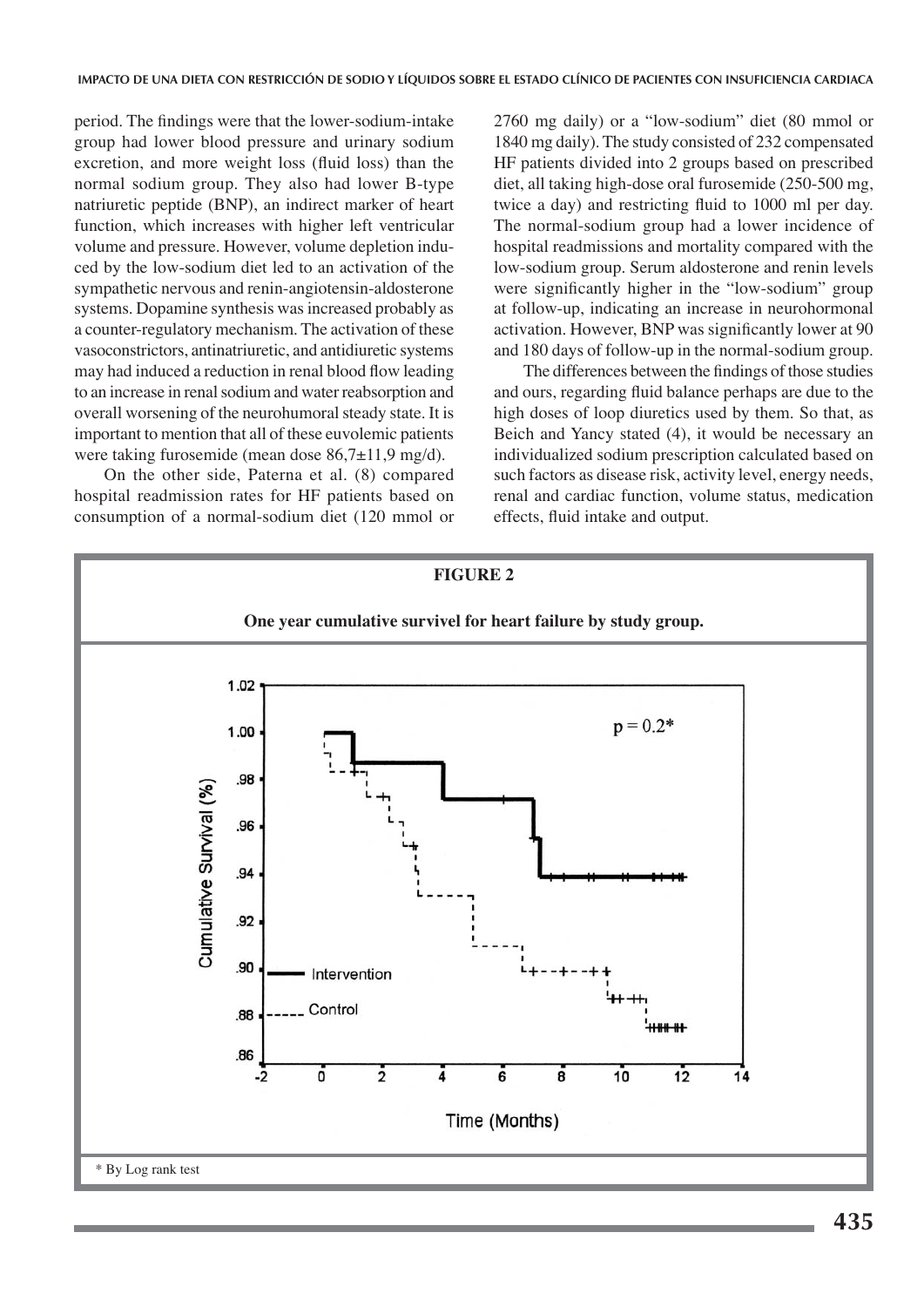The intervention group had better survival and less cardiovascular hospitalizations compared with the control group. Although these differences were not statistically significant, the significant increase of ejection fraction among patients with systolic heart failure in the IG could suggests a better prognosis in these patients, because ejection fraction has been recognized as one of the most important independent prognostic marker in HF (16, 18).

Additional to the decrease in cholesterol and saturated fatty acids intake in the IG, also it was found a reduction in calcium intake. This could be in accordance with result of the study of Arcand et al. (19), they found in stable heart failure patients inadequacies of certain vitamins and minerals like calcium, magnesium, folate, and vitamins D and E, related to a not excessive sodium intake. These findings highlight the importance of diet beyond that of sodium restriction.

# **STUDY LIMITATIONS**

This study has two important limitations: first, patients in NYHA functional class IV were not included, in whom the prognosis is different and the effect of the nutritional intervention could be different; and second, there were lost of cases during follow-up and the statistical analysis included only the patients that had adherence to diet. Thus, the applicability of our findings to other patients with heart failure requires further studies.

# **CONCLUSION**

In conclusion, a nutritional intervention with intake restriction of sodium (<2400 mg/day) and fluid less than 1500 ml/day had positive effects in stable systolic and diastolic heart failure patients after one year of followup, like decrease in extracellular water and fatigue, as well as an increase in hematocrit. Also, in systolic heart failure patients, left ventricular function improved even the better prognosis was not statically significant.

# **RESUMEN**

Objetivo: Evaluar el efecto de una intervención nutricional sobre el estado clínico y el pronóstico de pacientes con insuficiencia cardiaca (IC). Métodos: Doscientos tres pacientes con IC fueron aleatorizados al grupo con intervención (GI,  $n=84$ ) o al control (GC, n=119) y seguidos por 12 meses. El GI recibió una dieta con restricción de sodio (2000 a 2400 mg/d) y líquidos (<1500 ml/d) y el GC recomendaciones nutricionales generales. Se evaluó la composición corporal, el estado clínico, hospitalizaciones y sobrevida. Resultados: Al término del seguimiento, la excreción urinaria de sodio disminuyó 16,4% en el GI vs. un aumento de 8,8% en el GC ( $p<0.05$ ). El agua extracellular disminuyó 1,4% en el GI vs. 1,2% de aumento en el GC ( $p=0,03$ ). Asimismo, el porcentaje de reducción de fatiga fue significativo para el GI, no así para el GC; también se observó, entre los pacientes con IC sistólica, un aumento significativamente mayor en la fracción de expulsión para el GI vs. CG (49,6% vs. 5,0%, p=0,001). El número de hospitalizaciones y el tiempo de sobrevida tuvieron una tendencia a ser mejor en el GI. Conclusión: Una intervención nutricional con restricción de sodio y líquidos mostró tener un impacto favorable en el estado clínico de pacientes con IC.

Palabras clave: insuficiencia cardiaca; intervención nutricional; composición corporal; sobrevida; agua extracelular.

Dirigir la correspondencia a:

Dra

Lilia Castillo Martínez Providencia 1218-A-408, Col del Valle CP: 03100, México D. F., México e-mail: caml1225@yahoo.com

# **BIBLIOGRAFÍA**

- 1. Dracup K, Barker DW, Dunbar SB, Dacey RA, Brooks NH, Johnson JC et al. Management of heart failure: II. Counselling education, and lifestyle modification. JAMA 1994;272(18):1442-46.
- 2. Uretsky BF, Pina I, Quigg RJ, Brill JV, MacInerney EJ, Mintzer R et al. Beyond drug therapy: nonpharmacologic care of the patient with advanced heart failure. Am Heart J 1998:135:5264–84.
- $3.$ Grady K, Dracup K, Kennedy G, Moser D, Piano M, Warner L et al. Team management of patients with heart failure. A statement for healthcare professionals from the Cardiovascular Nursing Council of the American Heart Association. Circulation 2000;102:2443-56.
- 4. Beich KR, Yancy C. The heart failure and sodium restriction controversy: challenging conventional practice. Nutr Clin Pract 2008;23:477-86.
- 5. ACC/AHA 2005 Guideline update for the diagnosis and management of chronic heart failure in the adult. A report of the American College of Cardiology/American Heart Association task force on practice guidelines (writing committee to update) the 2001 guidelines for the evaluation and management of heart failure): Developed in collaboration with the American College of Chest Physicians and the International Society for Heart and Lung Transplantation: Endorsed by the Heart Rhythm Society. Circulation 2005;112:e154-e235.